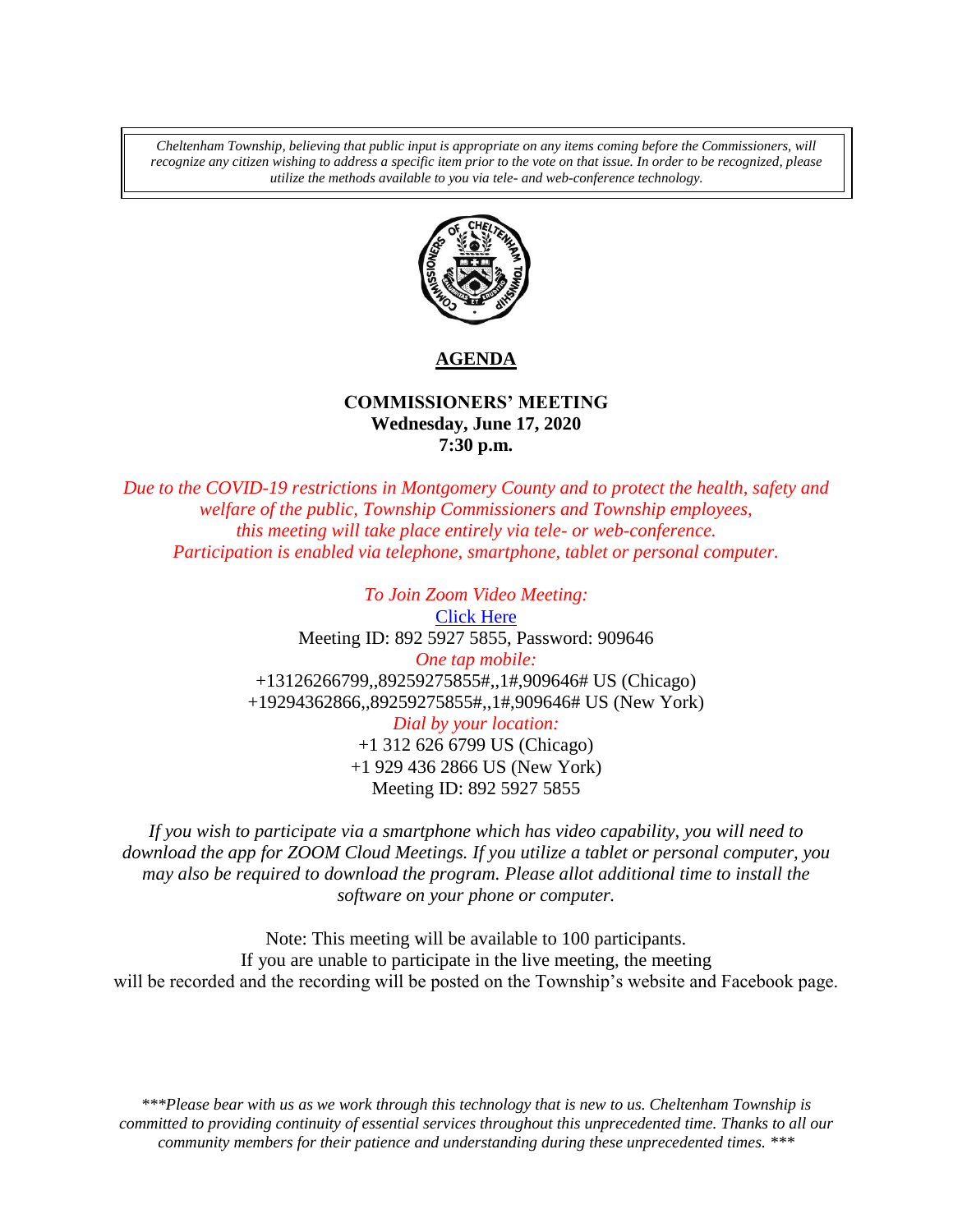*Cheltenham Township, believing that public input is appropriate on any items coming before the Commissioners, will recognize any citizen wishing to address a specific item prior to the vote on that issue. In order to be recognized, please raise your hand.* 



## **AGENDA**

## **COMMISSIONERS' MEETING Wednesday, June 17, 2020 Curtis Hall 7:30 p.m.**

- 1. Pledge of Allegiance
- 2. Roll Call
- 3. Approval of the Board of Commissioners' Regular Meeting Minutes dated May 20, 2020 and the Emergency Meeting Minutes of the Board dated June 1, 2020 and June 10, 2020.
- 4. Acceptance of the Executive Summary Financial Report of the Manager/Secretary for the month of May 2020.
- 5. Acceptance of the Accounts Paid Report for the month of May 2020.
- 6. Consider approval of the recommendations of the Public Works Committee and acceptance of its Regular Meeting Minutes dated June 3, 2020.
- 7. Consider approval of the recommendations of the Building and Zoning Committee and acceptance of its Regular Meeting Minutes dated June 3, 2020.
- 8. Consider approval of the recommendations of the Public Safety Committee and acceptance of its Regular Meeting Minutes dated June 10, 2020.
	- a. Approve the extension of the expiration date of the current Certified Police Candidate List until a new list can be certified following the Police Exam in the fall, which was postponed due to the Coronavirus Pandemic.
- 9. Consider approval of the recommendations of the Public Affairs Committee and acceptance of its Regular Meeting Minutes dated June 10, 2020.
	- a. Authorize Township staff to draft an Ordinance amending Chapter 260, Subdivision and Land Development, of the Cheltenham Township Code of Ordinances to incorporate proposed amendments to §260-103, Purposes; §260-201, Definition of terms; §260-409, Preservation and protection of existing vegetation; and §260-415, Sidewalks and verges; and authorize advertisement of the Board of Commissioner's intention to consider its adoption at an upcoming regularly-scheduled meeting.
- 10. Consider approval of the recommendations of the Finance Committee and acceptance of its Regular Meeting Minutes dated June 10, 2020.
	- a. Adoption of a *Resolution* authorizing preparation for the Incurrence of Non-Electoral Debt.